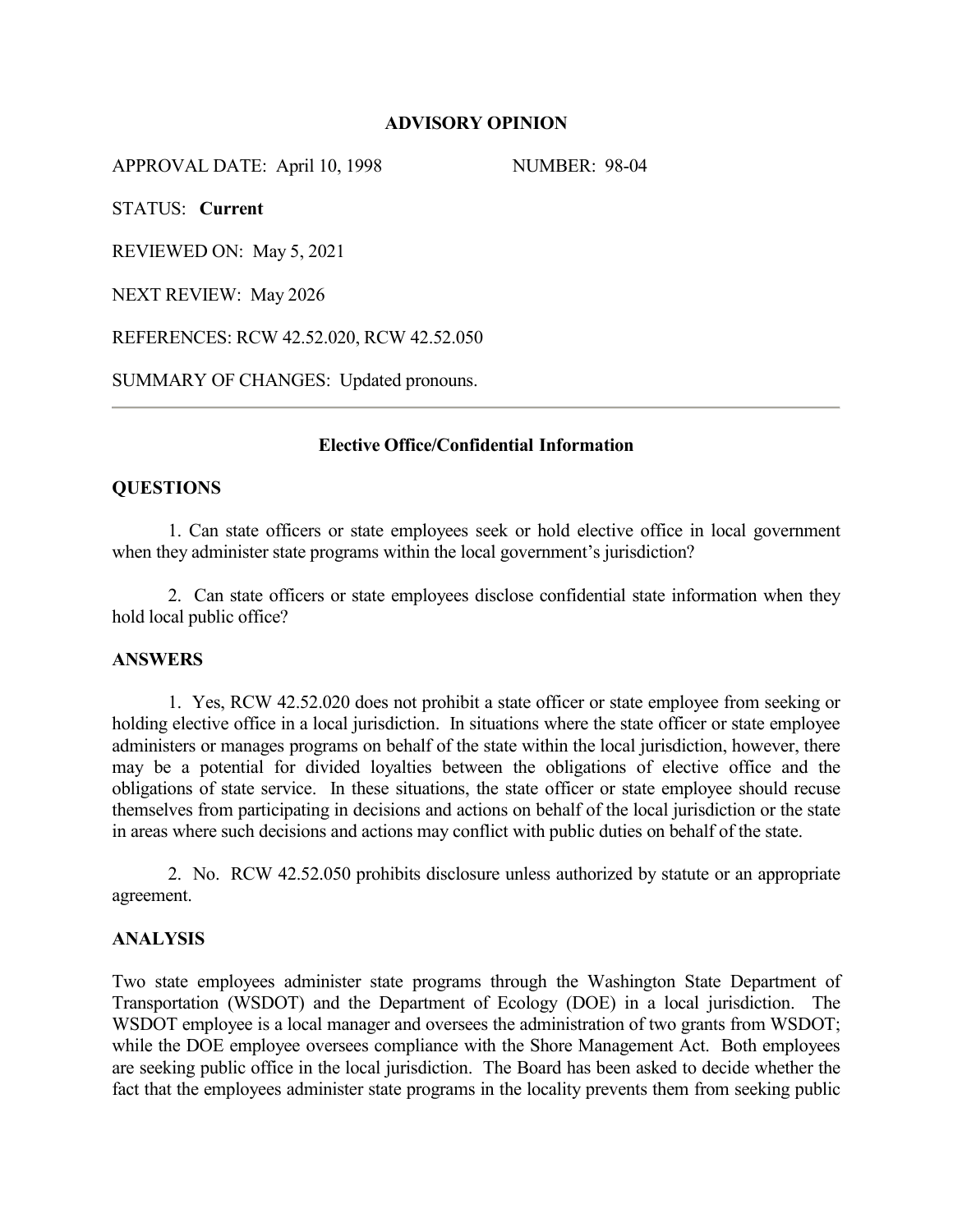office; and, whether, if elected, these state employees may disclose confidential state information to their local government.

The first question involves an interpretation of RCW 42.52.020, which states:

No state officer or state employee may have an interest, financial or otherwise, direct or indirect, or engage in a business or transaction or professional activity, or incur an obligation of any nature, that is in conflict with the proper discharge of the state officer's or state employee's official duties.

In situations where a state employee administers a program that involves a local jurisdiction, a conflict of interest could occur if the state officer or employee, while acting as a representative of the local jurisdiction, participated in actions affecting the administration or implementation of a state program that was under his or her responsibility as a state employee. If the local jurisdiction disagreed with a state action, for example, the state employee could be placed in a position where their loyalties were divided between obligations to the local jurisdiction as an elected official and obligations to the state as a state officer or employee.

Such conflicts can be prevented if the state officer or state employee recuse themselves from participation in the decisions and actions of the local jurisdiction or the state on any issue that could create a conflict with their public duties on behalf of the state.

Absent circumstances that create a real or apparent conflict based on divided loyalties, RCW 42.52.020 does not prevent a state officer or state employee from engaging in a business, transaction, or in a professional activity separate from their state duties. This includes holding elective office.

The second question regards the disclosure of confidential information. RCW 42.52.050 governs the disclosure of confidential information and provides:

(1) No state officer or state employee may accept employment or engage in any business or professional activity that the officer or employee might reasonably expect would require or induce him or her to make an unauthorized disclosure of confidential information acquired by the official or employee by reason of the official's or employee's official position.

(2) No state officer or state employee may make a disclosure of confidential information gained by reason of the officer's or employee's official position or otherwise use the information for his or her personal gain or benefit or the gain or benefit of another, unless the disclosure has been authorized by statute or by the terms of a contract involving (a) the state officer's or state employee's agency and (b) the person or persons who have authority to waive the confidentiality of the information.

(3) No state officer or state employee may disclose confidential information to any person not entitled or authorized to receive the information.